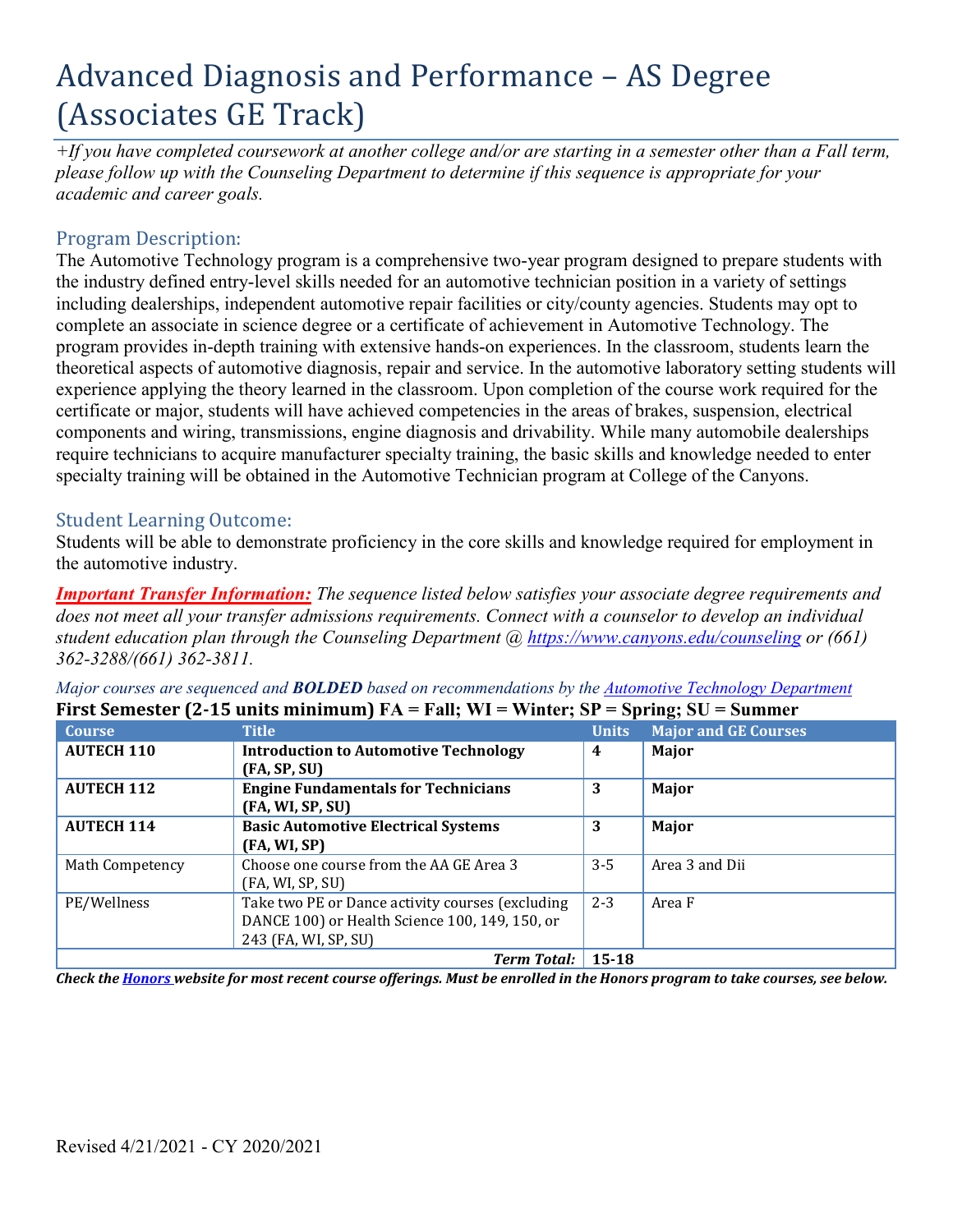## **Second Semester (16-29 units minimum)**

| <b>Course</b>              | <b>Title</b>                                                              | <b>Units</b> | <b>Major and GE Courses</b> |
|----------------------------|---------------------------------------------------------------------------|--------------|-----------------------------|
| <b>AUTECH 135</b>          | <b>Engine Performance (FA, SP)</b>                                        | 4            | Major                       |
| <b>AUTECH 180</b>          | <b>Engine Mechanical Maintenance and Light</b><br>Repair (FA, WI, SP, SU) | 3            | Major                       |
| <b>CWE-186 AUTO</b>        | <b>Cooperative Work Experience Education</b>                              | $1 - 4$      | Major                       |
| (Unpaid) OR                | <b>Automotive Technology (FA, WI, SP, SU)</b>                             |              |                             |
| <b>CWE-188 AUTO</b>        |                                                                           |              |                             |
| <b>ENGLISH 101/101H OR</b> | English Composition (FA, WI, SP, SU) OR                                   | 4 or         | Area Di                     |
| <b>ENGL 104</b>            | Technical Reading and Writing (FA, SP)                                    | 3            |                             |
| American Institutions -    | Complete first course in chosen option - (note:                           | 3            | American Institutions       |
| Choose Option I or II      | must take both classes within one option)                                 |              |                             |
| Department                 | Department Recommends Economic History of the                             |              |                             |
| Recommends ECON 170        | US (FA, SP, SU) - see table below                                         |              |                             |
|                            | <b>Term Total:</b>                                                        | 14-18        |                             |

#### **Third Semester (30-46 units minimum)**

| <b>Course</b>           | <b>Title</b>                                       | <b>Units</b>            | <b>Major and GE Courses</b> |
|-------------------------|----------------------------------------------------|-------------------------|-----------------------------|
| <b>AUTECH 116</b>       | <b>Advanced Automotive Electrical Systems (FA)</b> | 4                       | Major                       |
| <b>AUTECH 136</b>       | <b>Advanced Engine Performance and Emission</b>    | $\overline{\mathbf{4}}$ |                             |
|                         | Control (FA)                                       |                         |                             |
| <b>AUTECH 185</b>       | <b>Automotive Chassis Maintenance and Light</b>    | 3                       | Major                       |
|                         | <b>Repair (FA)</b>                                 |                         |                             |
| American Institutions - | Complete second course in chosen option – (note:   | 3                       | American Institutions       |
| Department              | both classes must be under the same option)        |                         |                             |
| Recommends              | Department Recommends Introduction to              |                         |                             |
| POLISC <sub>150</sub>   | American Government and Politics (FA, WI, SP, SU)  |                         |                             |
|                         | - see table below                                  |                         |                             |
| Natural Science Course- | Choose one course from the AA GE Area A            | 3                       | Area A                      |
| Department Recommends   | (FA, WI, SP, SU) - Department Recommends           |                         |                             |
| ENVRNMNT 104            | <b>Energy Resource Conservation (FA, SP)</b>       |                         |                             |
|                         | <b>Term Total:</b>                                 | 17                      |                             |

### **Fourth Semester (47-60 units minimum)**

| <b>Course</b>            | <b>Title</b>                                     | <b>Units</b> | <b>Major and GE Courses</b> |
|--------------------------|--------------------------------------------------|--------------|-----------------------------|
| <b>AUTECH 190</b>        | <b>Automotive Computer Networking &amp;</b>      | 4            | <b>Major</b>                |
|                          | Diagnosis (SP)                                   |              |                             |
| <b>AUTECH 200</b>        | <b>Introduction to Hybrid and Electronic</b>     | 4            | Major                       |
|                          | Vehicles (FA, WI, SP)                            |              |                             |
| *Social Science Course - | Choose one course from the AA GE Area B -        | 3            | Area B and Diversity        |
| Department               | Department Recommends Managing Diversity in      |              |                             |
| Recommends BUS 126       | the Workplace (FA, SP, SU) or Introduction to    |              |                             |
| <b>OR SOCI 101</b>       | Sociology (FA, WI, SP, SU)                       |              |                             |
| Arts Course -            | Choose one course from the AA GE Area C          | 3            | Area C                      |
| Department               | Department Recommends Business Ethics (FA, SP,   |              |                             |
| Recommends BUS 160       | SU) OR Process of Communication (FA, WI, SP, SU) |              |                             |
| OR COMS 100              |                                                  |              |                             |
|                          | <b>Term Total:</b>                               | 14           |                             |

 Courses with an (\*) will also meet the GE Diversity Requirement. Refer to the Associate Degree Checklist for details. \*Consider taking a social science general education course with an (\*) indication on the Associate Degree Requirements Checklist. **Total Units: 60+** 

#### **American Institutions Requirement –** Select one of the options below and complete a total of 6 units

| <b>Option I</b>  | One course from the following: Economics 170/170H, History 111/11H, History 112/112H, |
|------------------|---------------------------------------------------------------------------------------|
|                  | History 120/120H, or History 130 AND Political Science 150/150H (FA, WI, SP, SU)      |
| <b>Option II</b> | History 111/111H AND History 112/112H (FA, WI, SP, SU)                                |
| _                |                                                                                       |